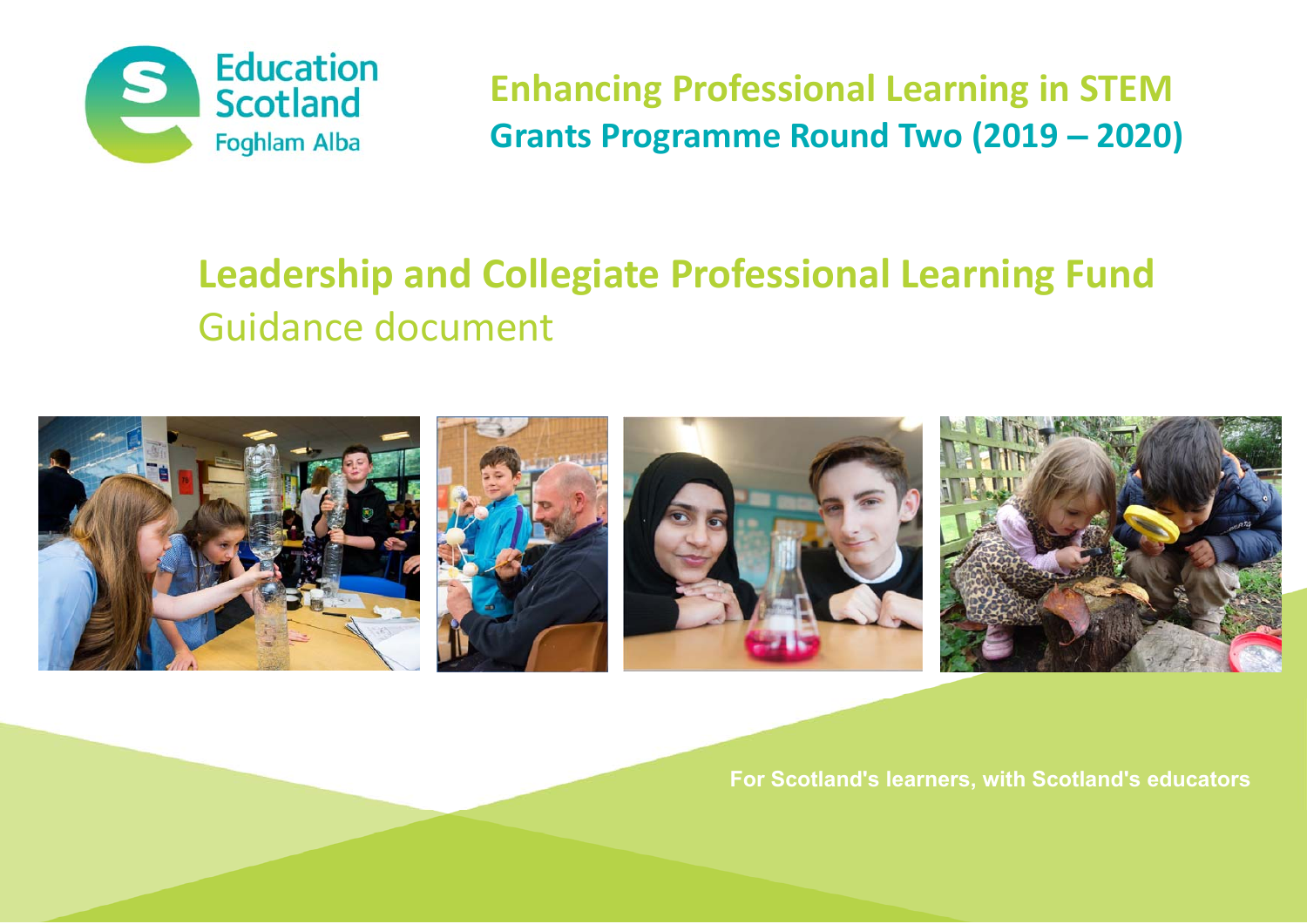# **The Leadership and Collegiate Learning Fund ̶ Who is it for?**

The Enhancing Professional Learning in STEM (sciences, technologies, engineering and mathematics) Grants Programme will have two different funding streams in financial year 2019/20:

- Leadership and collegiate professional learning fund
- . Regional and national partner fund.

**This guidance document provides important information for practitioners considering applying for funding through the** *Leadership and Collegiate Learning Fund***.** This fund aims to provide professional learning support to practitioners in the following sectors:

- $\bullet$ Early learning and childcare
- . Additional support needs
- . Primary
- . Secondary
- . Community learning and development
- School-based technical support staff.

Programmes will only be considered for funding if they are primarily targeted at practitioners in publically‐funded settings, including local authority partner providers in the early learning and childcare sector.

The second funding stream, the *Regional and National Partner Fund*, is in its second round in financial year 2019/20. This funding stream has been designed to support proposals from organisations at a regional and national level including: regional improvement collaboratives, local authorities, colleges, universities, Third Sector organisations and a wide range of STEM providers. A separate guidance document and application form is available for those interested in bidding for this stream. This is available from the following page on Education Scotland's National Improvement Hub: <http://bit.ly/NIHSTEM>

The aim of both funding streams will be to support interdisciplinary approaches to STEM and subject‐specific support to each of the STEM‐related disciplines including: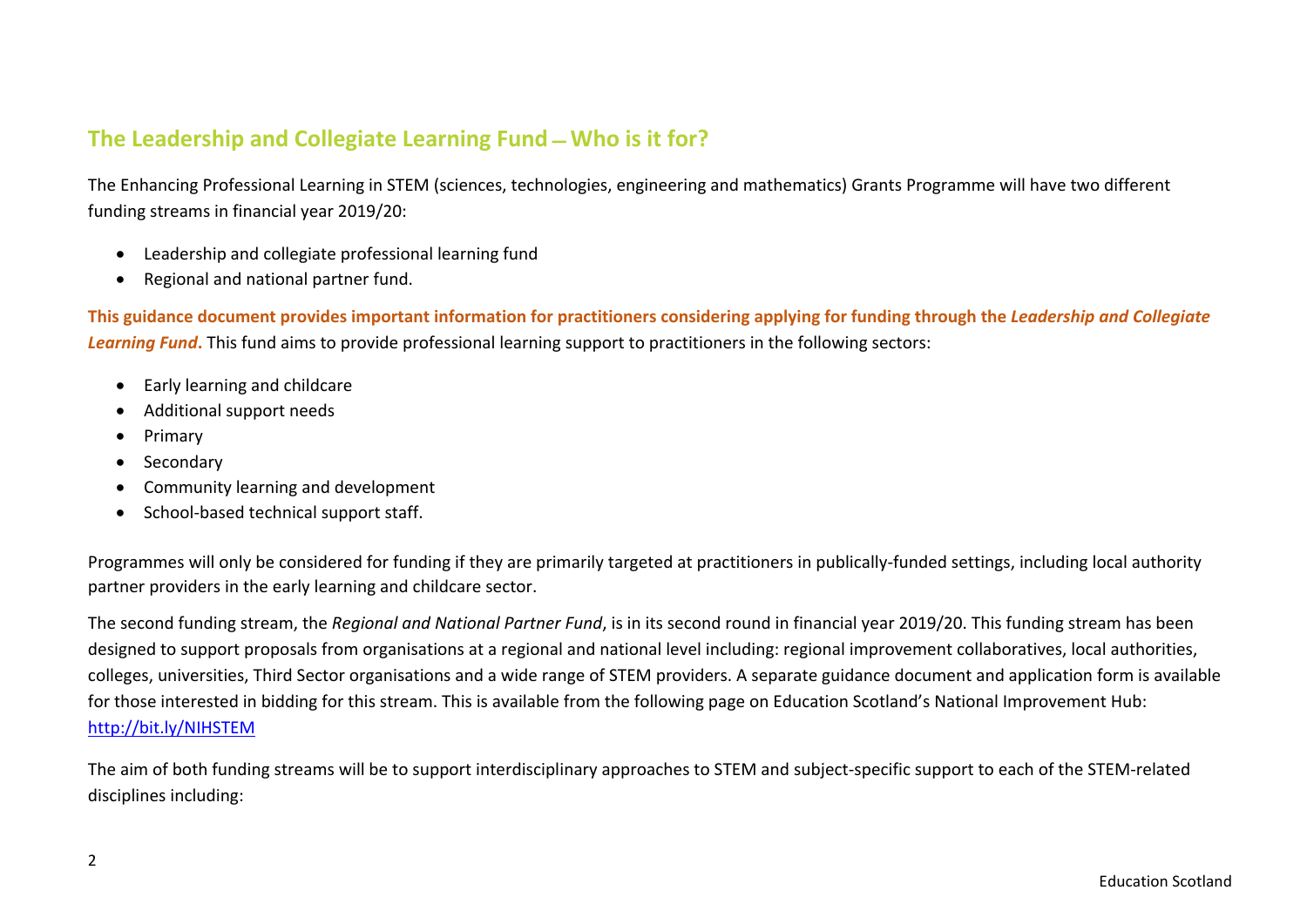- . Numeracy and mathematics
- . **Sciences**
- . Technologies, including digital learning and teaching and engineering.

# **What are the aims and outcomes?**

The aim of the *Enhancing Professional Learning in STEM Grants Programme* is to stimulate, support and grow programmes that enhance the professional learning available to practitioners who have a responsibility or interest in all aspects of STEM-related learning, teaching and assessment.

The grants programme was established in October 2018 to deliver on the ambitions of the [STEM Education and Training Strategy for Scotland](https://www.gov.scot/Resource/0052/00526536.pdf) (2017), namely, to ensure that educational practitioners are 'well-equipped with the knowledge, skills and confidence to develop and deliver inspirational, high-quality interdisciplinary STEM<sup>1</sup> (Science, Technology, Engineering and Mathematics) teaching for all learners, across all ages and stages'.

In financial year 2019/20, the grants programme is being extended to further support the delivery of the recommendations and ambitions of the [Making Maths Count](https://www.gov.scot/binaries/content/documents/govscot/publications/report/2016/09/transforming-scotland-maths-positive-nation-final-report-making-maths-count/documents/00505348-pdf/00505348-pdf/govscot%3Adocument) (2016) Report. The funding previously issued through the National Numeracy and Mathematics Hub, has now been added to the Enhancing Professional Learning in STEM Fund. The Making Maths Count Report seeks to encourage Scotland to become a maths‐positive nation. The importance of professional learning is integral to the Report and is outlined in recommendation as follows, 'All sectors of education should promote access to high-quality career long professional learning (CLPL) to increase staff confidence and enhance professional practices in teaching maths to children, young people and adult learners.'

This next phase of the grants programme, therefore, recognises the importance of mathematics, numeracy and also STEM learning in their own right. As well as creating exciting opportunities to build capacity in the provision of subject‐specific support and specialism in STEM‐related disciplines, the grants programme offers rich potential in building greater connections between mathematics, numeracy and STEM. STEM, as a context, is ideally placed to promote and support interdisciplinary learning and team approaches, both of which are vital within STEM careers and industries.

<sup>&</sup>lt;sup>1</sup> Please see Annex A on Page 50 of the **STEM Education and Training Strategy for Scotland** for a definition of what constitutes 'STEM'.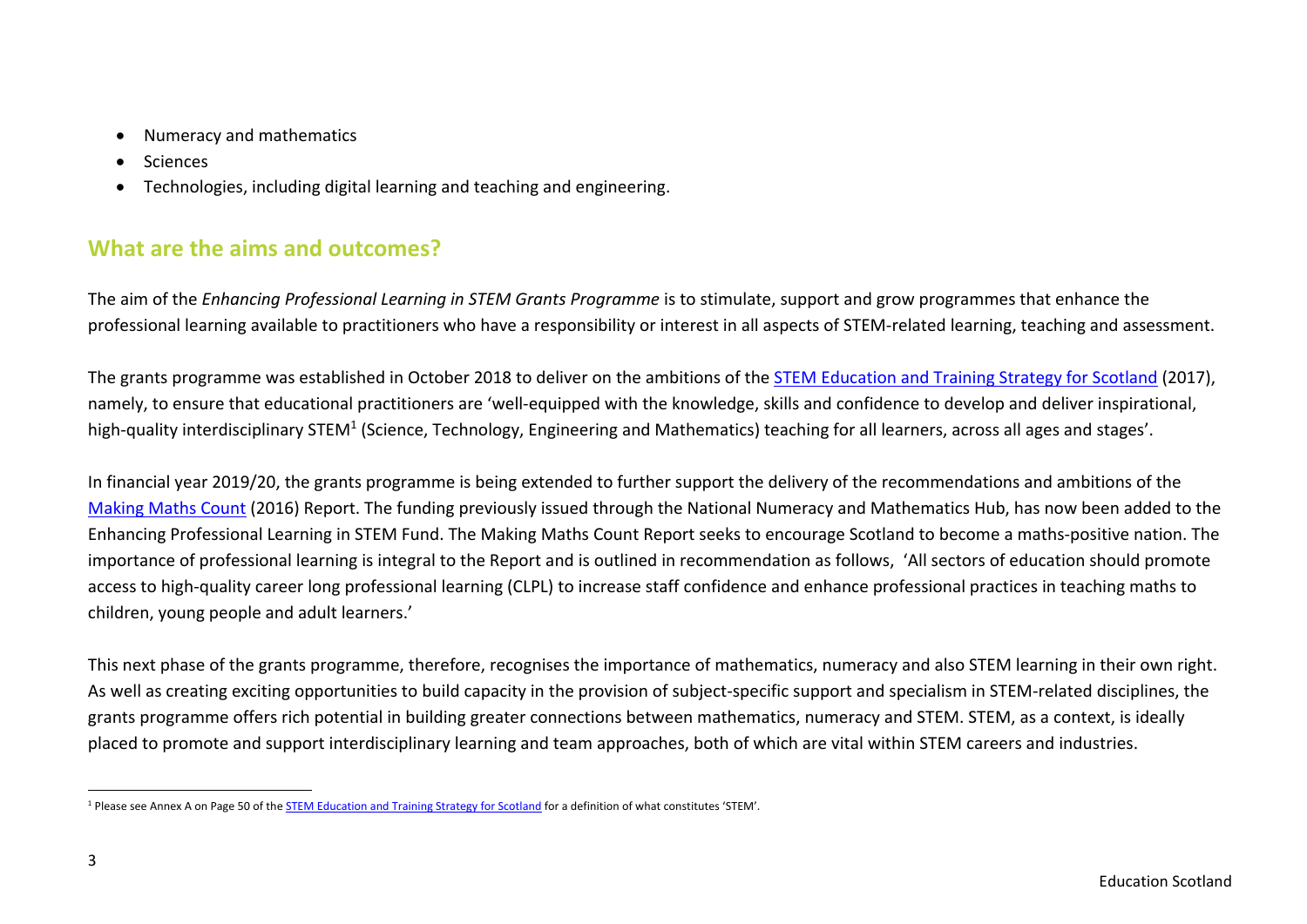A significant focus of the programme is to address the barriers that practitioners face in accessing appropriate high‐quality learning and teaching that meets their needs. Education Scotland is keen to ensure that we see a transformation in the provision of professional learning to all the target sectors, which includes some 86,000 practitioners. It is also important that there is an equity of access to professional learning across various sectors, geographical areas, work patterns, developmental stage and within the component STEM disciplines (sciences, technologies, engineering and mathematics).

The grants programme has been developed following extensive consultation with stakeholders and has been informed by the findings from the Annual STEM Practitioner Surveys in 2017 and in 2018 [<http://bit.ly/NIHSTEM>].

#### **Intended outcomes**

Across Scotland, we want learners of all ages and backgrounds to:

- Be highly enthusiastic, confident and engaged in their STEM learning, including in numeracy and mathematics
- Understand the relevance of STEM learning and skills, and interdisciplinary approaches, to their lives, now and in the future
- Be motivated and inspired to develop a life-long interest and passion in STEM and to develop as STEM-literate and numerate citizens
- $\bullet$ Demonstrate excellence and high levels of personal achievement in their STEM learning
- Be encouraged to pursue STEM-related pathways and career opportunities, including through college-based and work-based routes and through apprenticeship opportunities
- Have equity and equality of opportunities, support and outcomes; especially for those facing barriers in STEM-related learning due to their gender or disability or as a result of being care‐experienced or from a black, Asian and minority ethnic community.

The grants programme aims to provide practitioners with the professional learning support to improve outcomes for our learners as listed above. In particular, our expectation of the programme is that it will:

 Equip practitioners with the skills, knowledge and confidence to continuously improve their STEM learning and teaching in sciences, mathematics and numeracy, technologies, engineering, digital learning and teaching and in STEM learning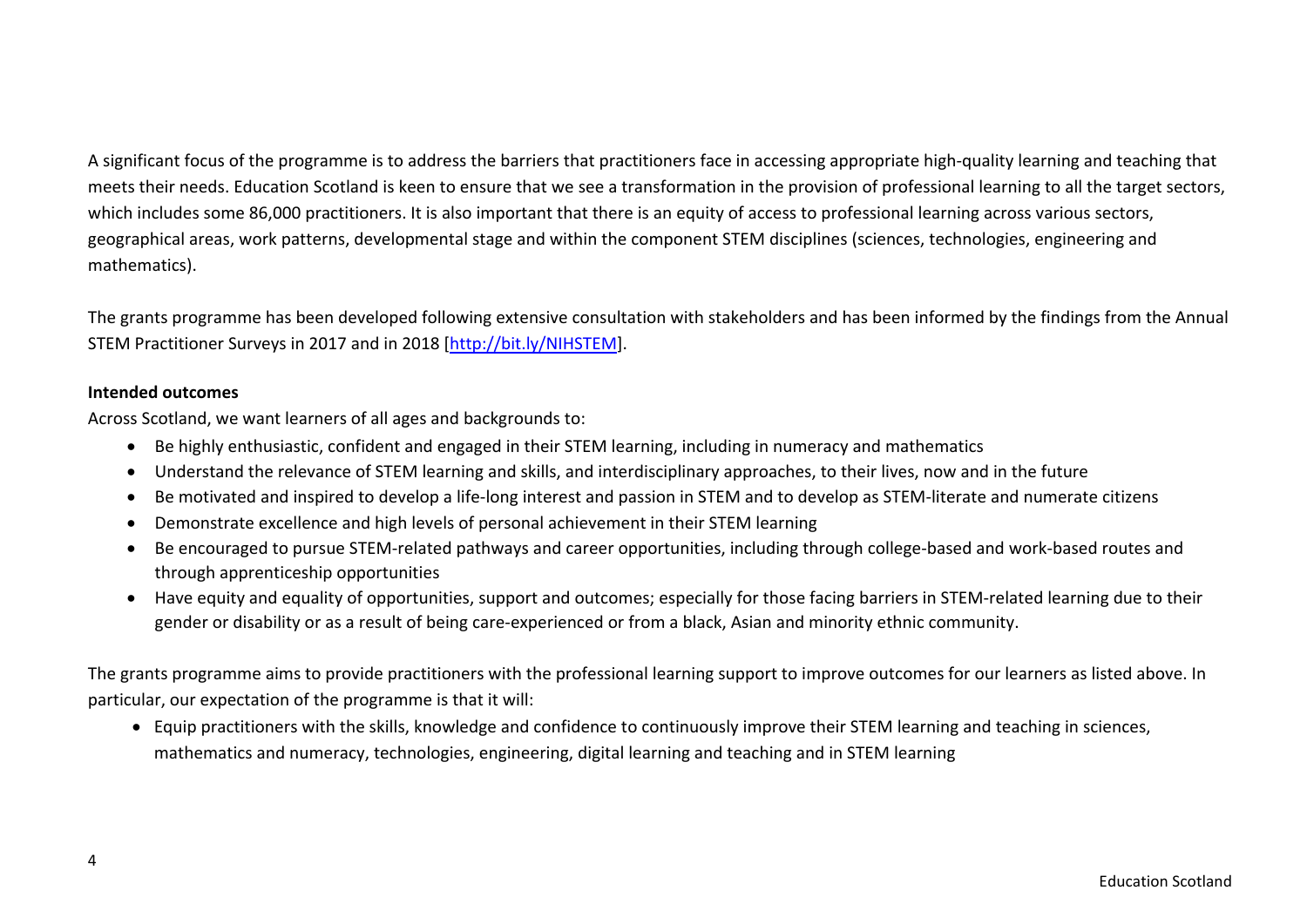- Ensure a greater equity of access to and provision of high-quality STEM professional learning across sectors, specialisms, geographical locations, work patterns and disciplines
- Support the development and testing of effective professional learning models that can be scaled up and replicated in other contexts and locations to further enhance the capacity for STEM learning across Scotland
- Increase the quality, variety and impact of STEM professional learning available to practitioners in Scotland
- Provide access to quality and responsive routes for professional learning in a range of formats from informal, self-directed learning to online learning to different levels of accredited learning
- Increase engagement and capacity for practitioner enquiry, collaboration, and collegiate working through communities of practice and local networks
- Build leadership and specialism capacity for STEM at all levels
- Create opportunities for strong, sustained collaborative partnership working within clusters/ASGs/learning communities and across sectors, including early learning and childcare, schools, colleges, universities, STEM providers and employers
- Enable practitioners to engage effectively with learners, families and communities to help build their STEM capital
- Support the implementation of the Career Education Standard, Work Placement Standard and Guidance on School/Employer Partnerships by ensuring practitioners have exciting opportunities to connect with employers and colleges to learn about STEM learner pathways including apprenticeships
- Build the understanding and skills of practitioners to help them address unconscious bias, tackle stereotypes and to promote equity and equality through learning in all aspects of STEM.

# **What can we bid for?**

Education Scotland recognises that a diverse range of approaches are required to meet the needs of practitioners across such a wide range of sectors and contexts in Scotland. In some cases, applicants may have already consulted their own practitioners and networks and have already developed an effective model of professional learning that is tried and tested, and that they are looking to extend or scale up. In other cases, new approaches may be required to address a particular need that is not currently being met. The grants programme has been designed to accommodate a variety of such scenarios and each will be considered on its merit and suitability for supporting practitioners in the relevant context.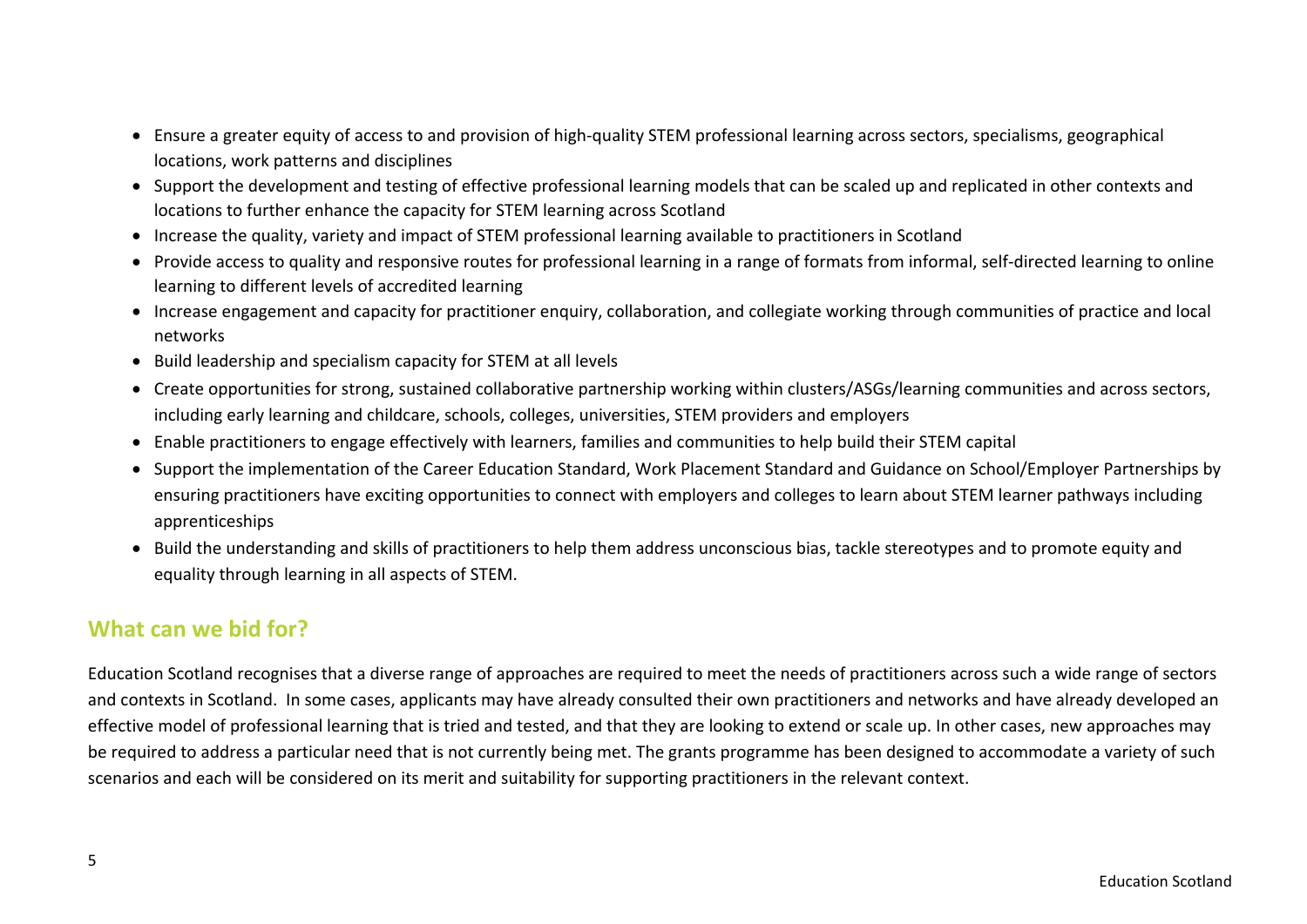The following examples, although not exhaustive, suggest types of approaches that could be considered**.**

We are a group of early learning and childcare, ASN, primary and secondary teachers who want to work together to raise attainment in numeracy across our cluster. We need…

- To create opportunities for collaborative professional enquiry, lesson study approaches, communities of practice
- . Professional learning on specific STEM aspects
- . Opportunity to collaborate across sectors to develop our pedagogy and approaches…

We are early years practitioners who want to develop a programme of STEM through outdoor learning. We need…

- The opportunity to work with outdoor learning specialists to create a programme for our local context
- $\bullet$  To come together as an active network to work collegiately, to support one another and learn from each other…

We are a network of practitioners who want to know more about STEM learner pathways and local STEM industries. We need…

- To collaborate with employers and colleges to promote understanding of STEM skills, sectors, workplaces and learner pathways
- Experience of industry visits/placements to develop our knowledge of labour‐market information
- To know about Foundation Apprenticeships...

We are a network of community learning and development practitioners who want to build our confidence in relation to STEM. We need…

- $\bullet$  Professional learning on how STEM can be used to promote adult literacy and numeracy
- $\bullet$  Time to engage with research around science and STEM capital
- $\bullet$  The opportunity to collaborate to develop and trial new programmes of professional learning…

We are a group of school clusters who want to support improvements in our technologies curriculum and progression through Early to Fourth Level. We need…

- To release experienced practitioners/ technicians to mentor, coach or support colleagues within the cluster
- ٠ Undertake peer learning and collaborative activities involving early learning and childcare, primary and secondary practitioners…

We are a group of primary teachers who would like to explore how to promote equality and tackle inequity through STEM. We need…

- Time to reflect on the current experience of learners
- Collaborative cross-sectoral learning with colleagues in ELC settings and CLD to help us develop a STEM family learning programme…

We are a group of school based technical support staff. We need…

- $\bullet$ Time to meet to update each other on new protocols and procedures
- $\bullet$  An opportunity to collaborate with others to share our expertise in different areas including ICT, sciences and technologies…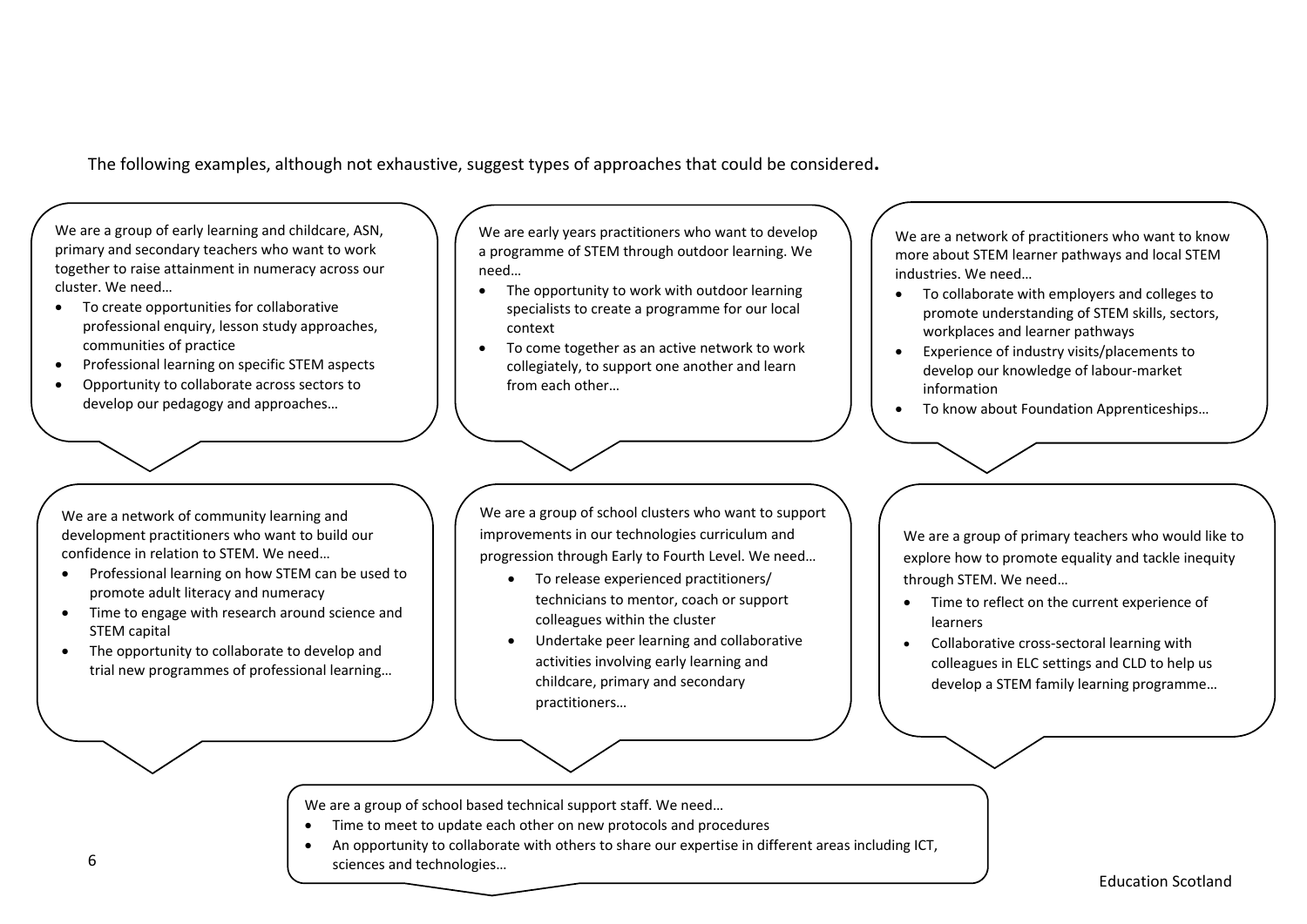# **Are there any priority areas?**

**[Improving gender balance,](https://education.gov.scot/improvement/learning-resources/Improving gender balance 3-18) equality and equity are priority areas and all applicants will be expected to demonstrate how they will address these components through their planned activity.** 

In addition, we also welcome bids which demonstrate links to the following themes as an integral part of their programmes:

- $\bullet$ [Developing the Young Workforce](https://education.gov.scot/improvement/learning-resources/A summary of Developing the Young Workforce (DYW) resources)
- $\bullet$ [Learning for sustainability](https://education.gov.scot/improvement/learning-resources/A summary of learning for sustainability resources)
- $\bullet$ [Creativity](https://education.gov.scot/improvement/learning-resources/What are creativity skills?).

#### **Progression in learning**

We particularly welcome bids that results in effective progression in learning across sectors in relation to STEM, including numeracy and mathematics. This can include groups of early learning and childcare, primary and secondary practitioners taking time to visit each other's settings to build their understanding of learning teaching, assessment, skills and pedagogy within different contexts. This can also include professional learning resulting from joint curriculum planning activities which help to build on prior learning.

In a similar way, we welcome bids which promote connections, understanding and joint professional learning and regional curriculum planning between schools and colleges to develop effective STEM learning pathways. Bids which promote collaboration and collegiate working between early learning and childcare settings, schools and community learning and development sectors are also welcomed.

### **Leadership**

Education Scotland is very keen to build effective leadership capacity for STEM at school, setting and cluster level. We would welcome bids that provide professional learning support and leadership development for the following groups:

- 8 Senior leadership teams, senior managers, senior technicians
- $\bullet$ Secondary faculty heads and principal teachers
- STEM, numeracy and mathematics coordinators at setting, school and cluster level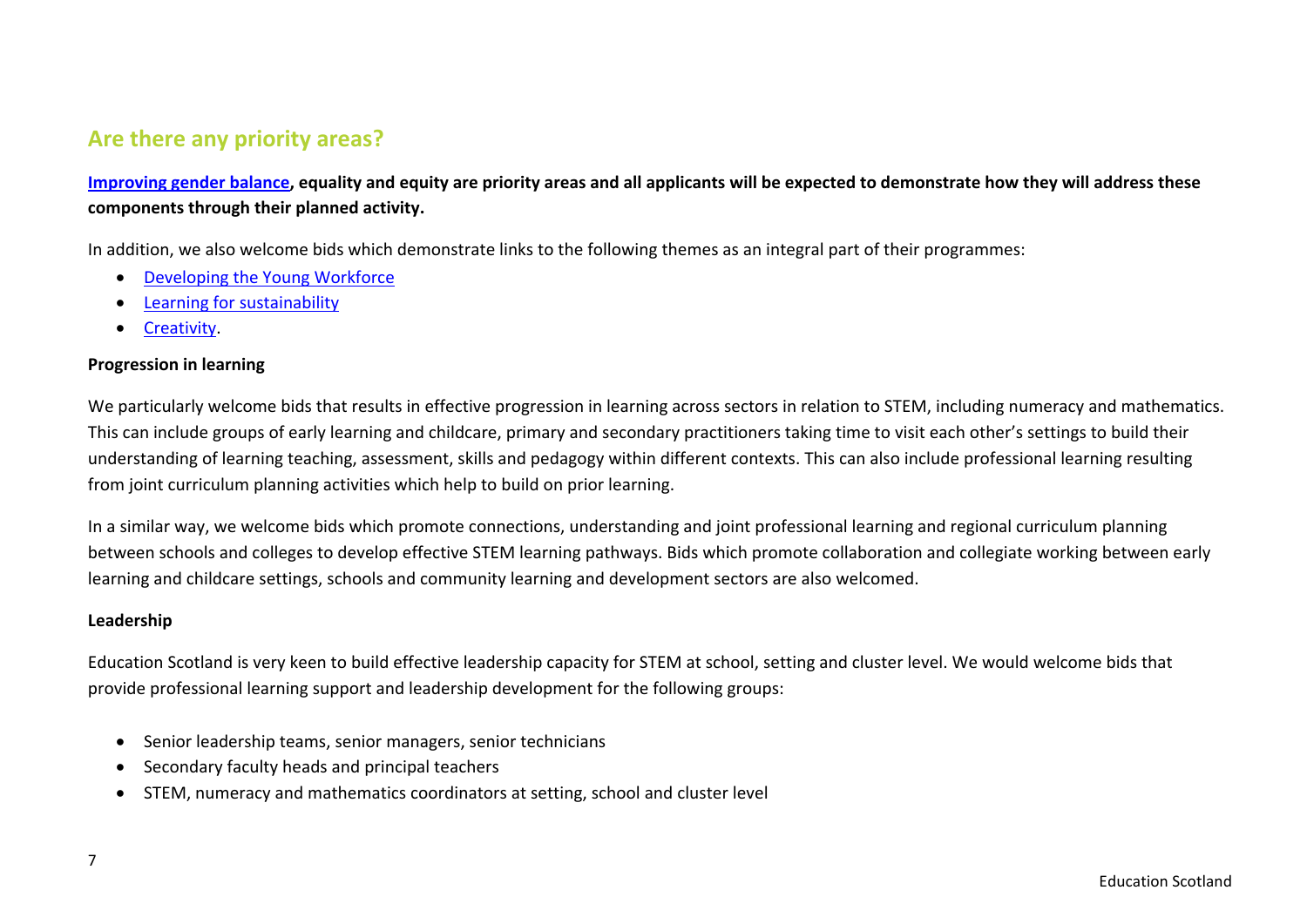Practitioners/technicians looking to mentor, support peer groups, networks or to lead professional learning activities.

Education Scotland's annual STEM [practitioner surveys](http://bit.ly/NIHSTEM) revealed some areas that are currently under-served by professional learning which we are keen to address. There were also some areas of STEM that were not fully represented in Round One of the grants funding. We would particularly welcome applications for grant funding that seek to provide further professional learning support for the disciplines and sectors listed below.

#### **STEM disciplines**

- Mathematics and numeracy
- Technologies, including engineering and digital learning

#### **Sectors**

- Additional support needs
- $\bullet$ Early learning and childcare
- Community learning and development
- School-based technical support staff

A key strength of STEM is that it provides an ideal context for supporting interdisciplinary learning and approaches, such as project-based learning. This grants programme places equal value on bids which provide professional learning support for specific disciplines on their own and also bids which support interdisciplinary approaches. Both are essential if STEM is to grow and flourish.

### **Geography**

No strong pattern has emerged from the early practitioner survey data to allow us to draw definitive conclusions. However, there are indications, with some exceptions, that practitioners in rural authorities and also in small authorities would benefit from more professional learning support. Education Scotland STEM Provider Survey 2019 provides an early indication of the professional learning support being provided to each local authority by external providers.

### **Themes**

Schools, centres and groups bidding for the Leadership and Collegiate Professional Learning Fund will undoubtedly have a strong idea of the key professional priorities within their contexts. The findings from Education Scotland's Annual STEM Practitioner Surveys are available on the following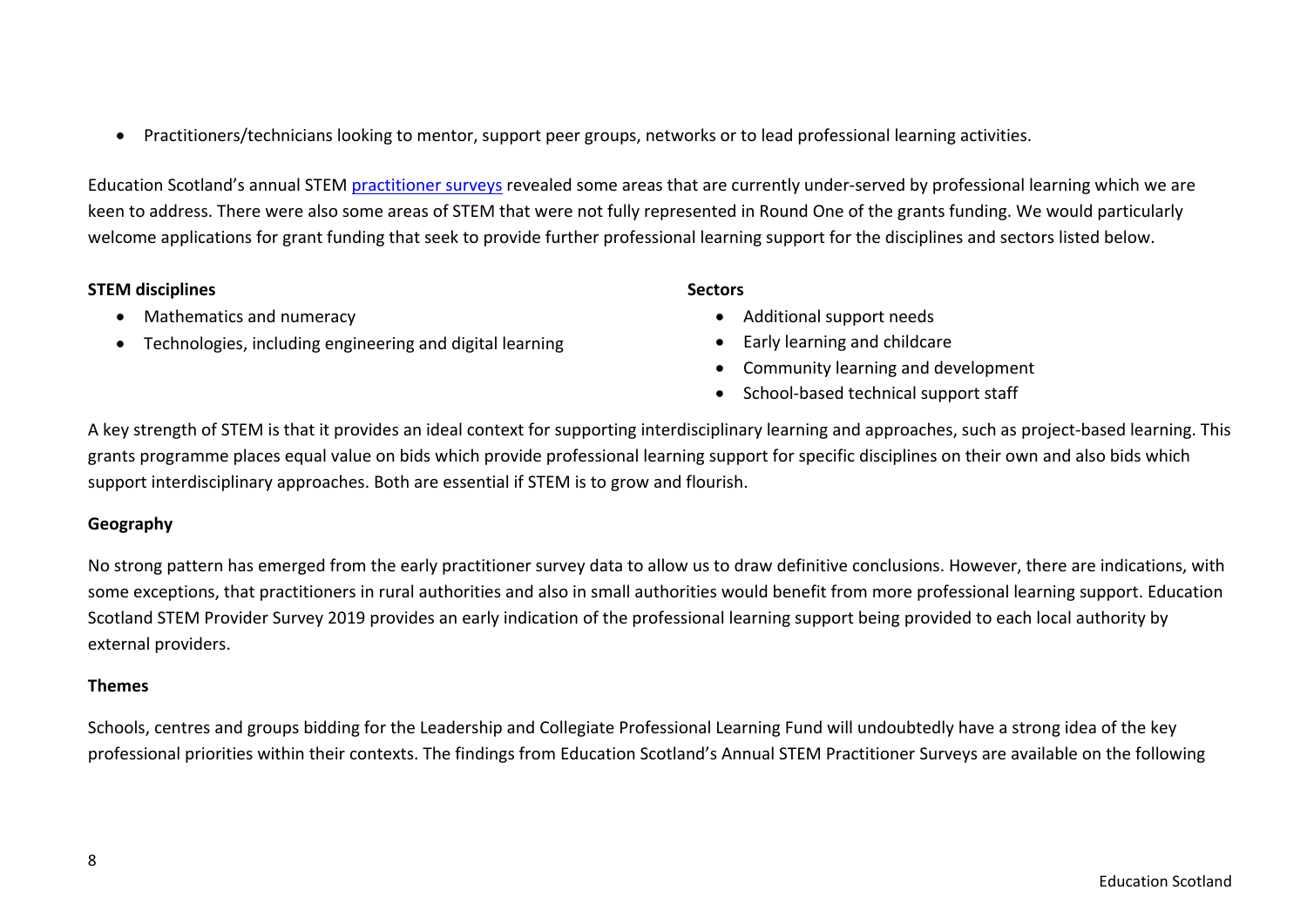page as a helpful reference point as to the priorities highlighted by all those who responded to the surveys. Your bid does not need to align to these priorities.

| <b>Sector</b>                                   | Professional learning priorities (based on 2017 and 2018 responses)                                                                                                                                                                                                                                                                                                   |  |  |
|-------------------------------------------------|-----------------------------------------------------------------------------------------------------------------------------------------------------------------------------------------------------------------------------------------------------------------------------------------------------------------------------------------------------------------------|--|--|
| Additional support<br>needs                     | 1. Awareness about the resources and support available for STEM<br>2. Pedagogies/teaching approaches to deliver STEM learning effectively<br>3. Improving equity and equality in STEM learning                                                                                                                                                                        |  |  |
| <b>Early learning and</b><br>childcare          | 1. Pedagogies/teaching approaches to deliver STEM learning effectively<br>2. Understanding the concepts and knowledge that underpin mathematics/numeracy<br>3. Using STEM to raise attainment in literacy and numeracy<br>4. Awareness about the resources and support available for STEM                                                                             |  |  |
| <b>Primary</b>                                  | Pedagogies/teaching approaches to deliver STEM learning effectively<br>1.<br>Using STEM as a context to raise attainment in literacy and numeracy<br>3. Skills progression in STEM subjects<br>4. Developing confidence in the teaching of mathematics/numeracy including numeracy across learning<br>5. Awareness about the resources and support available for STEM |  |  |
| Secondary                                       | 1. Support for National Qualifications in STEM subjects<br>2. Pedagogies/teaching approaches to deliver learning effectively<br>3. Skills progression in STEM subjects<br>4. Awareness of STEM careers and relevance of STEM to the world of work<br>How to improve gender balance in STEM subjects<br>5.                                                             |  |  |
| <b>Community</b><br>learning and<br>development | 1. Awareness about the resources and professional learning available for STEM<br>Understanding how to incorporate STEM-related learning into my current practice<br>2.<br>3. Using STEM as a context to increase skills in numeracy                                                                                                                                   |  |  |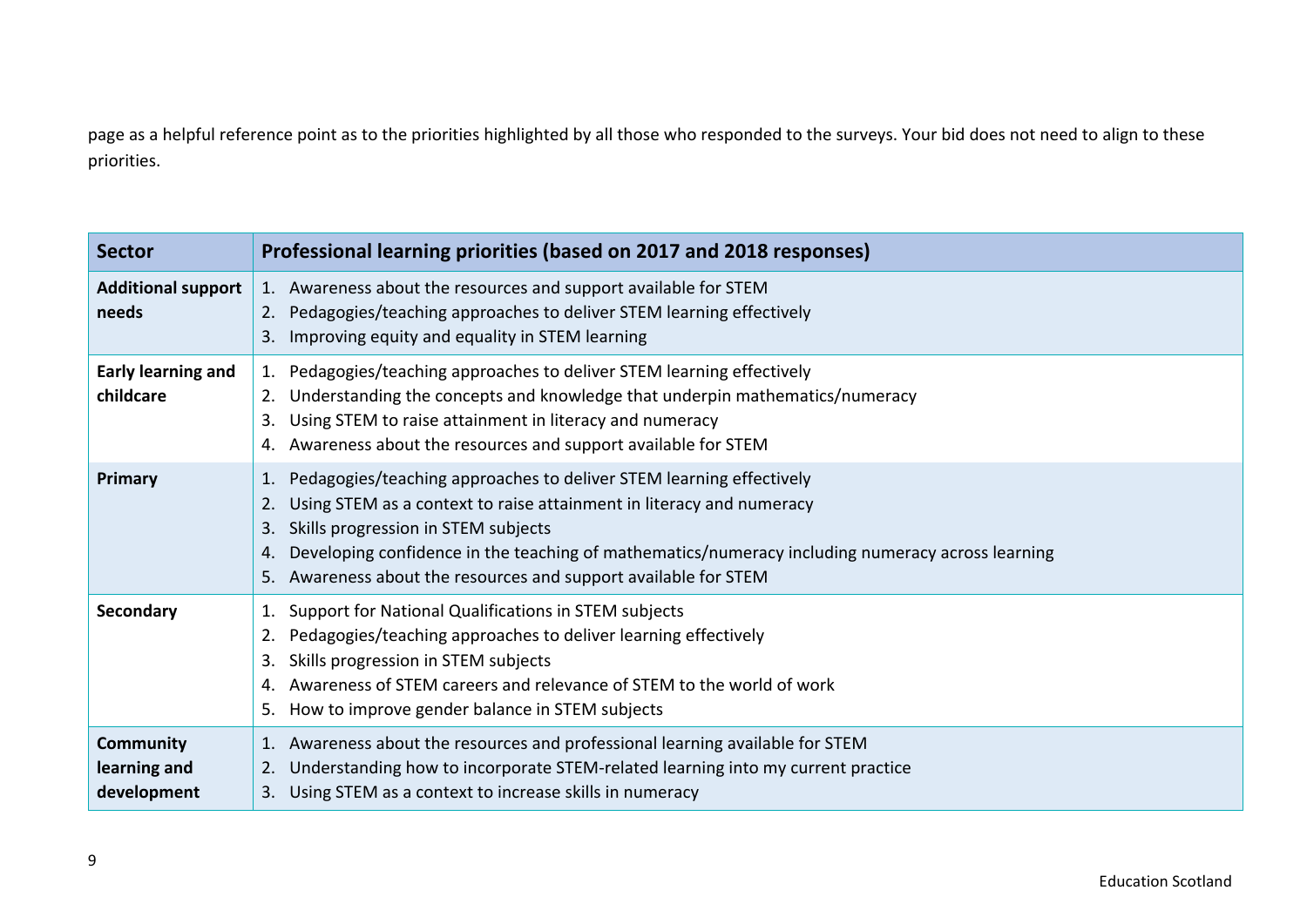|                    | 4. Awareness of how to frame STEM learning to make it relevant in a range of CLD settings<br>5. Understanding of how CLD can engage and inspire disadvantaged young people, adults and families in STEM-related learning                                                                                                                                                              |
|--------------------|---------------------------------------------------------------------------------------------------------------------------------------------------------------------------------------------------------------------------------------------------------------------------------------------------------------------------------------------------------------------------------------|
| <b>Technicians</b> | 1. Awareness of STEM careers and relevance of STEM to the world of work<br>2. Understanding of the concepts and knowledge that underpin the sciences and technologies curriculum<br>3. Support for new content in National Qualifications in STEM subjects<br>4. Skills progression in STEM subjects<br>5. Awareness about the resources and professional learning available for STEM |

# **Guidance on funding**

### **What is the maximum level of funding available?**

In this grant guidance, we have not specified a maximum level of grant funding that is available. This is for a number of reasons:

- We do not want to set a limit on projects that have the scope to provide high-quality professional learning to practitioners on the scale that is required
- Setting a maximum level of funding can skew all applications towards the amount stated
- The response to each funding round can vary so it is not always easy to judge the demand on the resources available.

Instead, we invite applicants to set out a reasonably costed proposal that is realistic and achievable within the set timeframe. Your proposal will be evaluated against a number of criteria (see page 14) including value for money. If your bid is perceived to be too ambitious, or not representing value for money, then it may affect its overall scoring within the evaluation process.

You should remember that your bid will be judged on a competitive basis with other applications that have been received. We also ask you to consider that if you bid for more than you need then it may deprive other equally‐deserving applicants from the funding they need to provide important support in their contexts.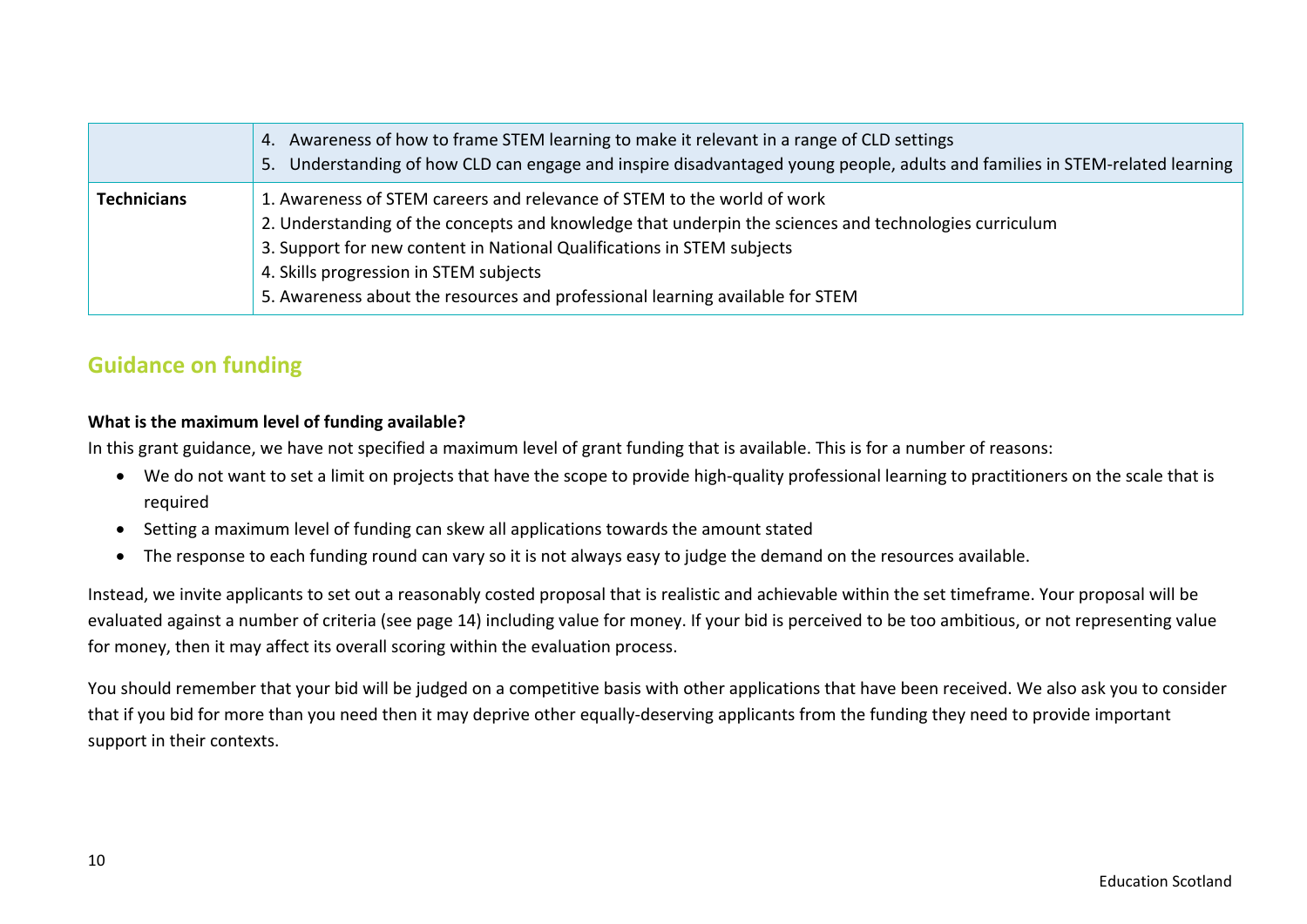The aim of the Leadership and Collegiate Professional Learning Fund is to provide space, time and capacity for practitioners to collaborate, work collegiately and take on leadership roles. Funding can therefore be provided to free up practitioners to develop, lead and coordinate professional learning for their peers, including through coaching and mentoring. This can be supported through the provision of supply cover for key leaders and coordinators, or also enhancements for those taking on additional responsibilities.

Funding for science or STEM kit-boxes or resources are not eligible costs and should not be included in your bid. See page 16 for more details.

Please include details in your application of any other funding sources or contributions that are supporting your wider ambitions. This may increase your scoring against the *value for money* criterion.

### **What period of funding is available?**

The application form invites applicants to set out their proposed plans and activities for financial year 2019/20. These plans should be costed and should set out clearly what you will do and hope to achieve by 31 March 2020.

However, Education Scotland recognises that to bring about significant and sustained change often requires a period of support beyond one academic year. We are therefore inviting applicants, where it is useful to do so, to outline possible planned activity for a second phase of funding running from June 2020 to 31 March 2021. This Phase Two section of your application will be evaluated and scored at the same time as your Phase One section. However, Phase Two funding cannot be guaranteed and will depend on confirmation of the Scottish Government budget for 2020/21, the evaluation and impact of your Phase One activities and a number of other factors.

You should outline plans for Phase Two where you believe there is a clear rationale and benefit for doing so. For instance, you may want to scale up or extend successful approaches developed in Phase One of you bid so it can be used to reach a larger number of practitioners. All applicants are asked to bid for the amount that is required to undertake the work you have set out, only where no other resources are available to do this. If you bid for any unnecessary funds then it may deprive another worthy programme or cluster of the support it needs to flourish and develop.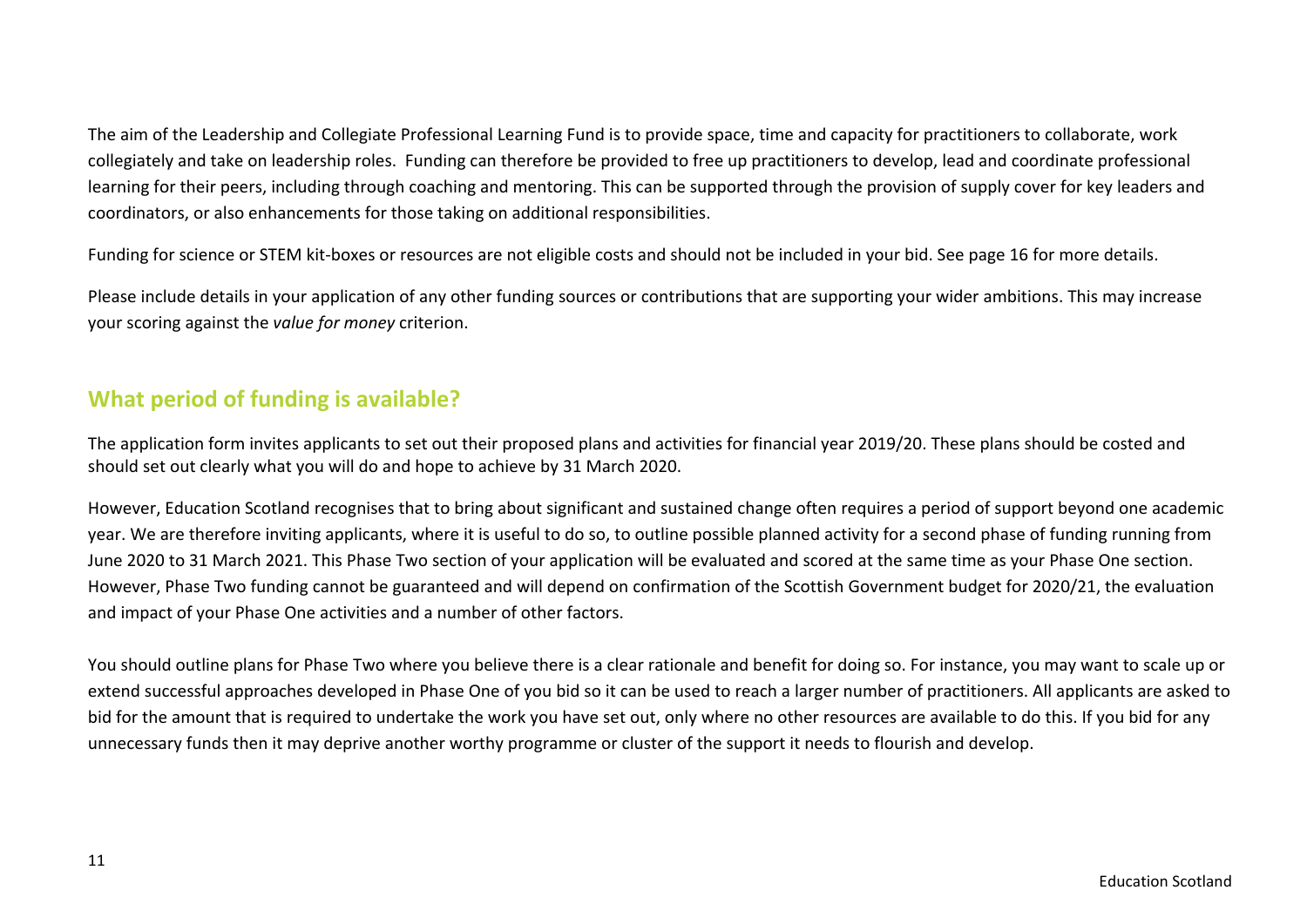# **What about partnerships?**

As the name suggests, the central purpose of the *Leadership and Collegiate Professional Learning Fund* is to provide space, time and capacity for practitioners to take on leadership roles in STEM areas and also to work collegiately and collaboratively across sectors, establishments, clusters and areas of interests.

**Any bids received must, therefore, involve more than one establishment and seek to build strong and sustainable relationships, partnerships and collaborative models of working.** There is no requirement to work with external providers and partners in this regard. Therefore, bids that have been devised, led and directed by learning establishments, or groups of practitioners, are strongly welcomed.

Bids that involve external partners and providers are also welcomed. However, for the *Leadership and Collegiate Professional Learning Fund*, these partners will be expected to be involved in a supportive capacity with the focus remaining on the collegiate working and collaboration of practitioners.

If, in the course of developing your proposal, you find that the scope increases significantly then you should consider whether your bid is more suited to the Regional and National Partner Fund. This Fund has been developed to support more strategic bids which benefit a significant proportion of establishments or practitioners across an authority or make an impact on a regional or national basis. If in doubt, please refer to the Guidance Document for the Regional and National Partner Fund in the first instance [http://bit.ly/NIHSTEM]. You can also contact Education Scotland's STEM Team for advice on email: [stem@educationscotland.gov.scot](mailto:stem@educationscotland.gov.scot)

# **How can I apply?**

If you are interested in bidding for the *Leadership and Collegiate Professional Learning Fund* then you should liaise closely with your potential partner establishments in the first instance to discuss and scope your plans. These discussions should focus on the following areas:

- What are the professional learning needs, in relation to STEM (including numeracy and mathematics) that you are seeking to address?
- $\bullet$ What evidence do you have about the professional learning needs of the practitioners to be involved?
- $\bullet$ Is there similar provision that already exists that you could tap into or use instead?
- 8 What approaches or models will you use to support this professional learning? How do you know this will work for the practitioners involved?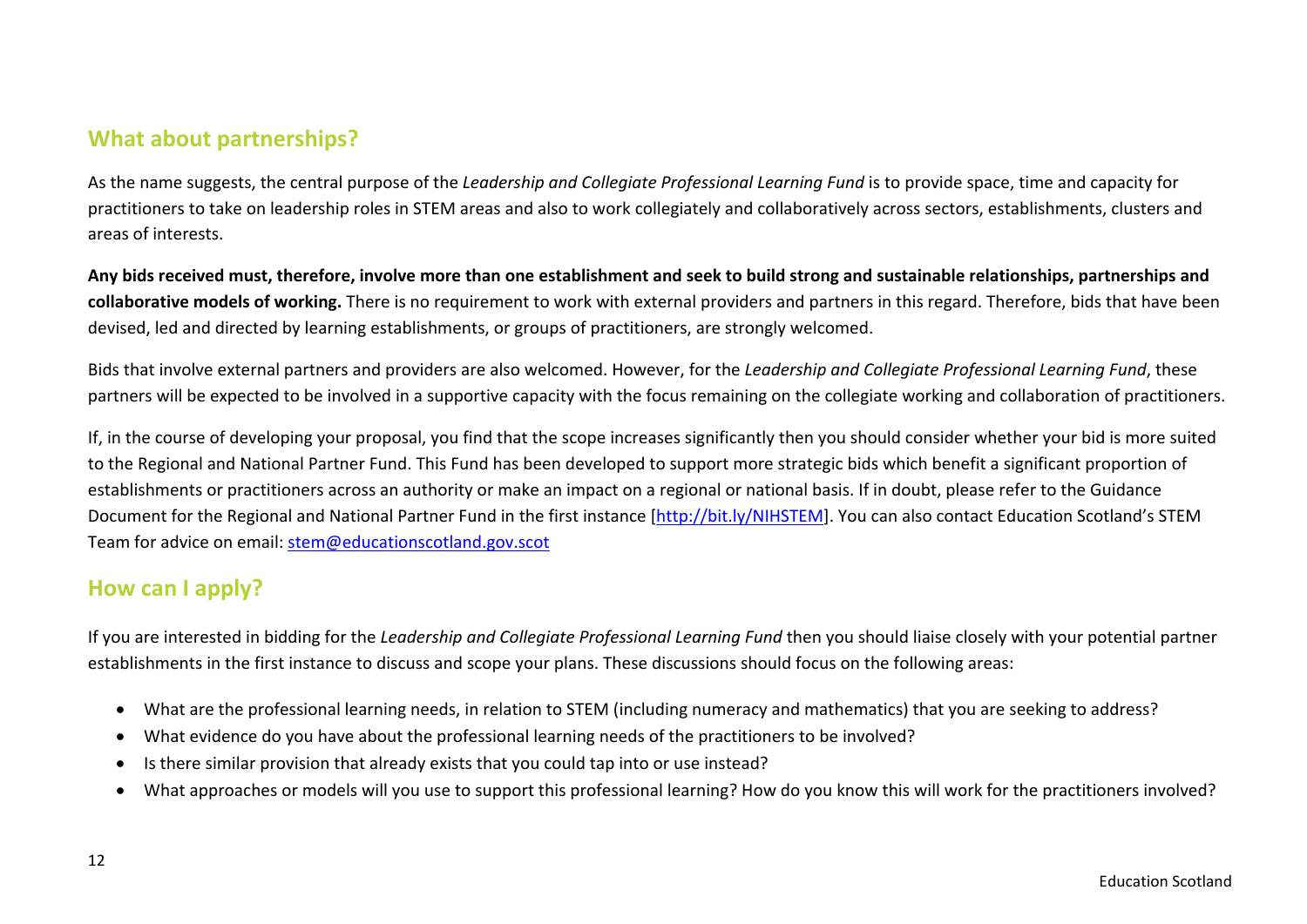- $\bullet$ To what extent will your approach be consistent with the aims of the Fund and the new National Model of Professional Learning?
- . What is your expected legacy from this programme? How will you be building long‐term sustainability from the start?
- $\bullet$ Do you intend to apply for one phase of funding (until 31 March 2020) or two (until 31 March 2021)?
- . How will you measure and evaluate the impact of the programme, including the impact on learners?
- $\bullet$  What are your budget needs? Which establishment/programme will act as the lead partner to submit the bid, coordinate the proposed programme of activities and to handle funds?

Once you have scoped your plans and ambitions then you should then discuss them with a relevant contact within your authority, or Regional Improvement Collaborative (RIC). This could be a Quality Improvement Officer, Education Officer, Programme Manager or similar. This is important for a number of reasons:

- Your authority or RIC contact may be able to provide some form of central support or guidance for your work
- They may also be aware of potential overlap with other bids or programmes that are being developed, or already exist
- They may be able to suggest ways in which the scope or impact could be increased
- If your bid is successful then Education Scotland will allocate funding to your local authority for your establishment or network to draw down. It is important therefore, that they are aware of this in advance and have agreed to support your bid.

If you do not know who the appropriate contact is in your local authority then please contact Education Scotland's STEM Team by email: [stem@educationscotland.gov.scot](mailto:stem@educationscotland.gov.scot)

Once you have confirmed your local authority support for your proposal then you should complete the application form for the *Leadership and Collegiate Learning Fund.* This is available from Education Scotland's National Improvement Hub:<http://bit.ly/NIHSTEM>. You should complete all the relevant sections on the application form and keep a copy of the application form for your own records.

Please send your application form by email to: [EdsSTEMGrants@educationscotland.gov.scot](mailto:EdsSTEMGrants@educationscotland.gov.scot) by 10:00 on Friday 28 June 2019. **The subject line of your email should be: STEM CLPL: Leadership and Collaborative Learning Fund – [***your organisation name here***].** 

We will inform you of the outcome of the evaluation process by August 2019.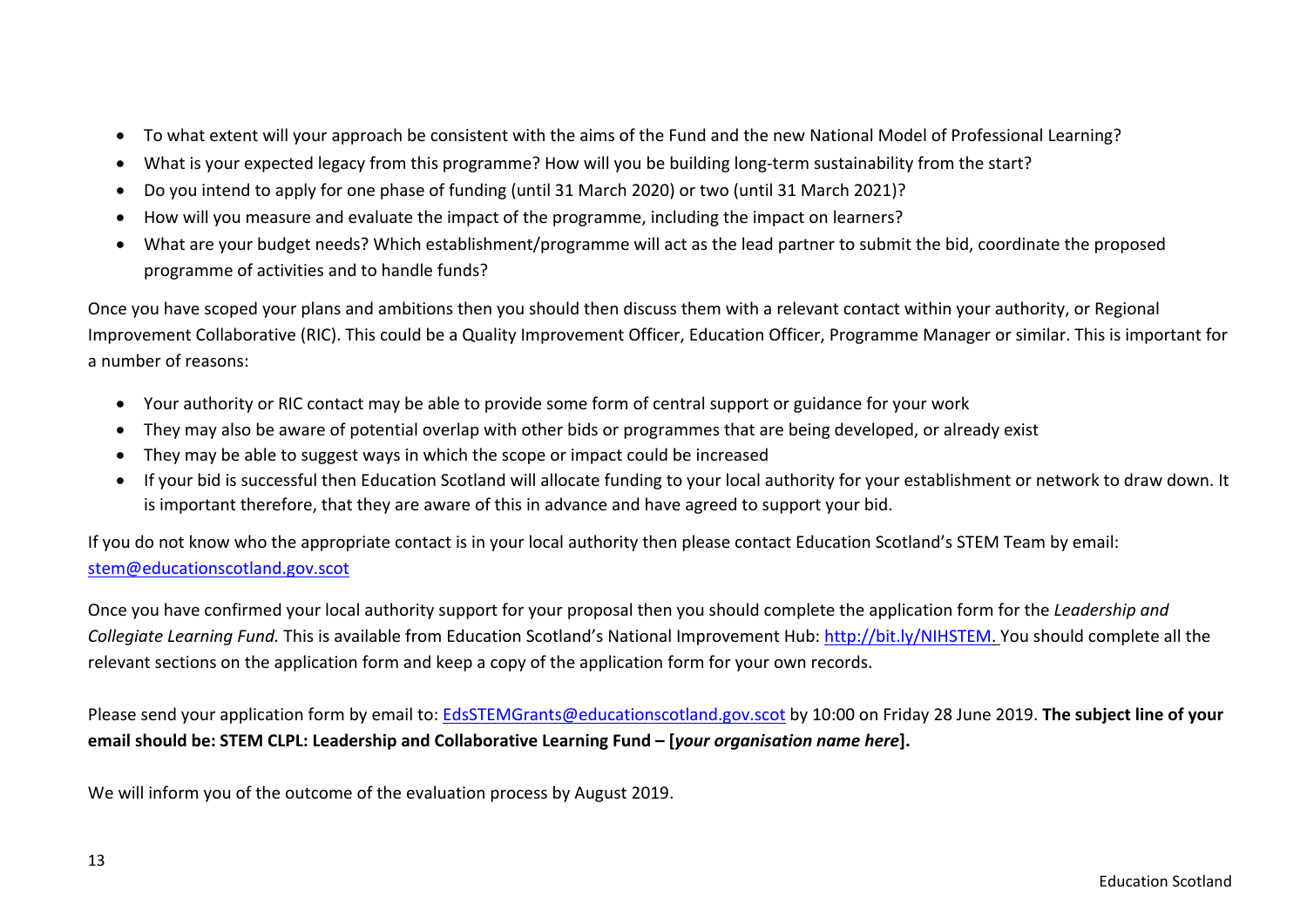# **What further support is available?**

Education Scotland will be running engagement events across Scotland in June to provide the necessary face to face support. Information about these events will be promoted through our networks, our STEM blog and social media platforms including:

- **STEM blog:<http://bit.ly/EdScotSTEMblog>**
- **[@EdScotSciences](https://twitter.com/EdScotSciences) and [@mathsscot](https://twitter.com/mathsscot) on Twitter**
- STEM ebulletin:<http://bit.ly/2hpDK5m>

You can also contact the STEM Team on email: [stem@educationscotland.gov.scot](http://bit.ly/2hpDK5m) if you have any questions or would like to discuss your ideas.

# **How will we evaluate your application?**

#### **Criteria for evaluation and decision-making**

We will evaluate how well your proposal meets the purpose of this competitive fund based on the criteria below.

| <b>Criteria</b>                                                                                       | <b>Score</b> | <b>Weighting</b> | <b>Max score</b> |
|-------------------------------------------------------------------------------------------------------|--------------|------------------|------------------|
|                                                                                                       | $(0-4)$      | $(1-5)$          | available        |
| How well does the project address the overarching aims and intended outcome of the fund?              |              |                  | 20               |
| How well does the proposal display strategic approaches to ensure impact and legacy?                  |              | 4                | 16               |
| Value for money - including aspects relating to reach and scale of the programme for a given level of |              |                  | 12               |
| funding.                                                                                              |              |                  |                  |
| Additionality - how your proposal would add value to or extend provision including reaching new       |              |                  | 12               |
| audiences and delivery of new content and approaches.                                                 |              |                  |                  |
| <b>Total</b>                                                                                          |              |                  | 60               |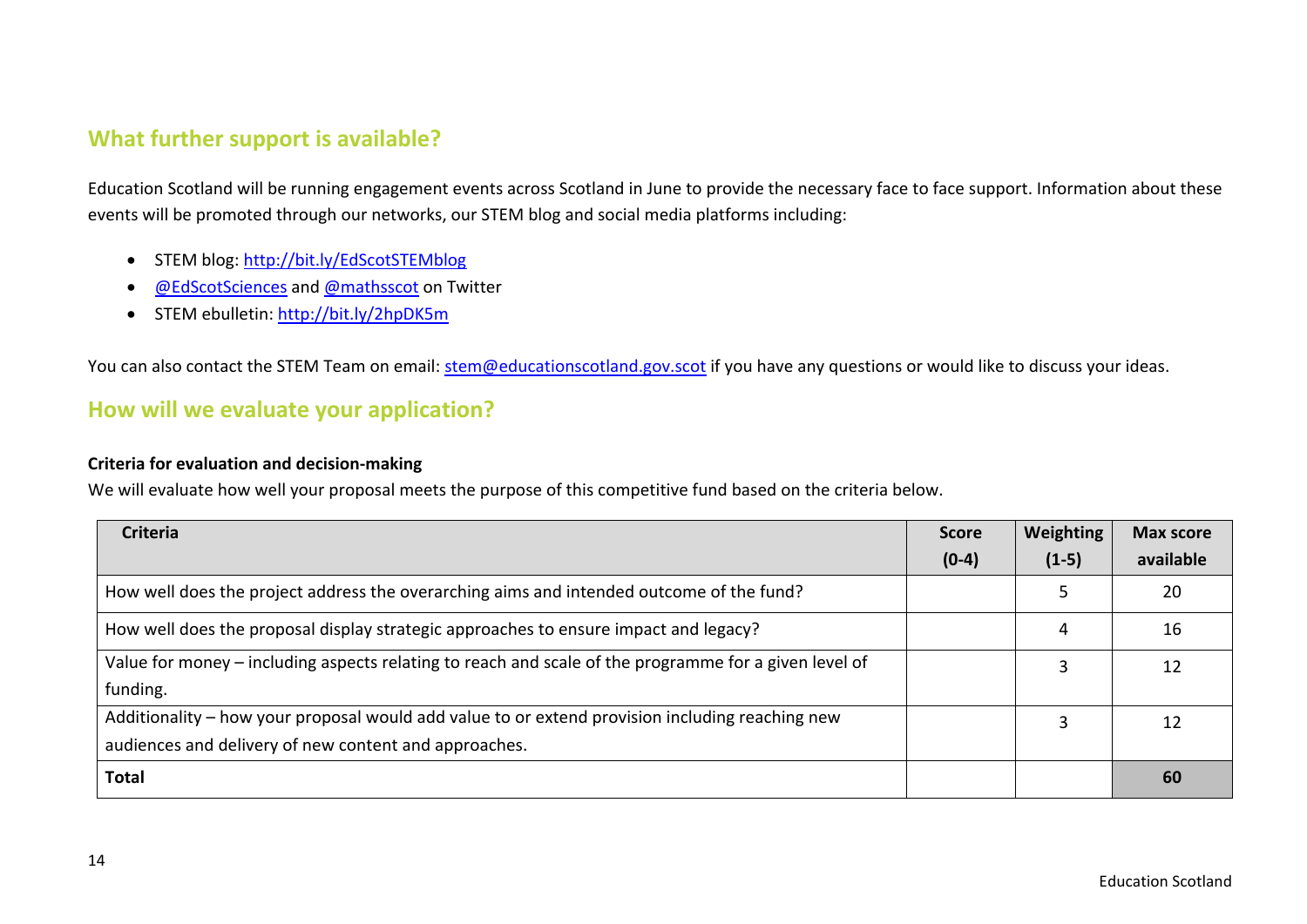| Applications will be scored 0-4 based on the following: |                                                                 |   |                                               |  |  |  |
|---------------------------------------------------------|-----------------------------------------------------------------|---|-----------------------------------------------|--|--|--|
|                                                         | Does not meet the criterion                                     |   | Meets the criterion                           |  |  |  |
|                                                         | Does not meet the criterion in one or more significant respects | 4 | Exceeds the criterion in one or more respects |  |  |  |
|                                                         | Does not meet the criterion in some minor respects              |   |                                               |  |  |  |

#### **Scoring**

Your application will be evaluated and scored against the above criteria. Your score will determine the amount of funding you are awarded. For example, if your bid receives a score of 85% of the maximum available then you will be awarded 85% of the total amount you bid for in Phase One. This score will also carry over should you be awarded Phase Two funding also in April 2020.

### **You should therefore follow guidelines closely to ensure your bid provides strong evidence of alignment to each of the listed criteria. Those bids which are aligned closely to the priority areas will score more highly against the criteria.**

You should also give consideration to the following:

- Remember to include any evidence of impact or evaluation you have from any pilot activity
- Do not assume that the moderation panel are already familiar with your organisation's work or programmes
- Be very clear about what you will do and how you will do it run your bid past someone who has not been involved in writing it to be sure it makes sense and provides the correct information
- Provide the right level of detail don't leave any gaps but don't overload on information either
- Ensure your costings are realistic and in proportion to your plans.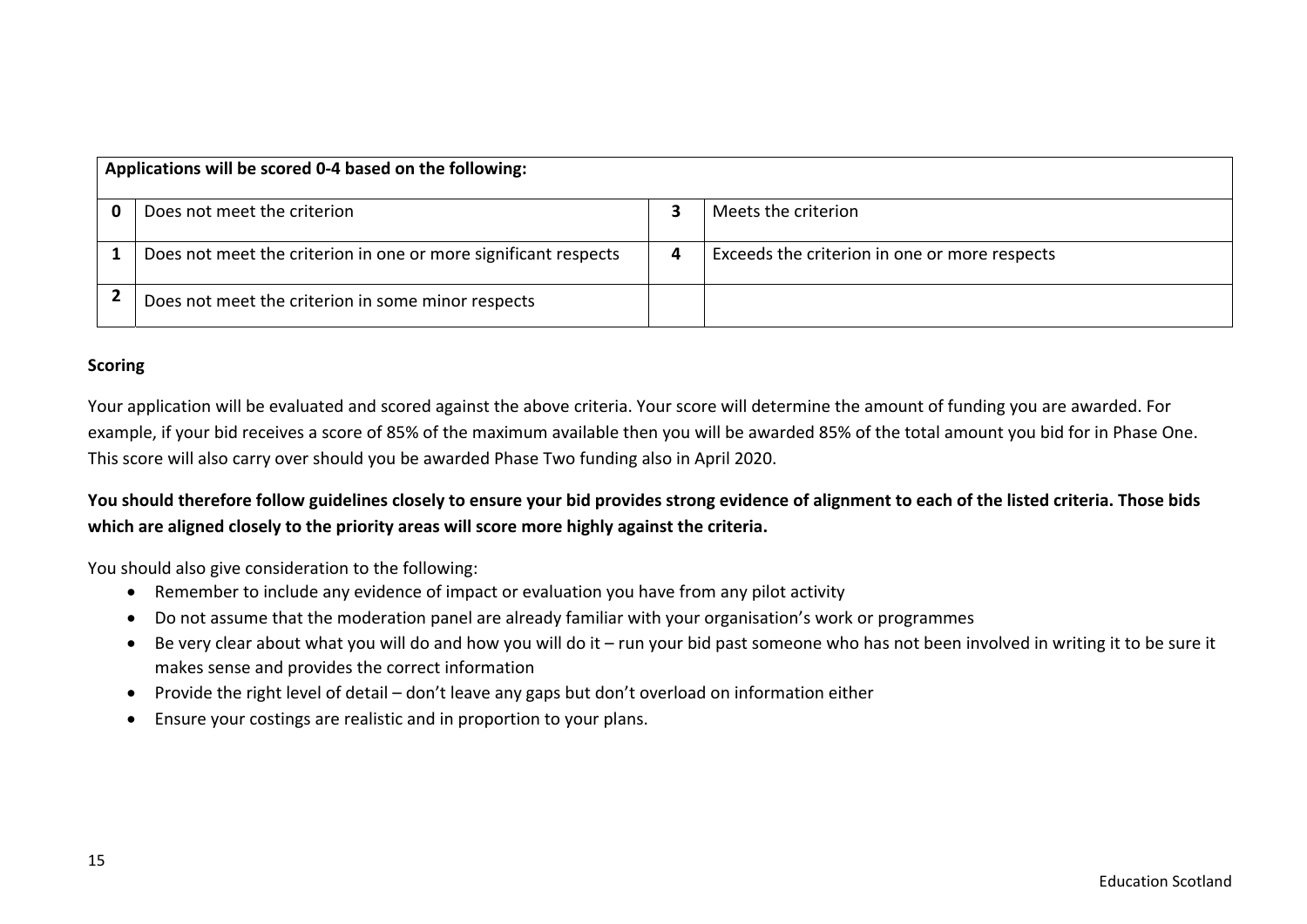# **Additional information**

#### **1. Eligible costs**

Please see below some examples of eligible costs which you might consider in your proposed budget within the application form. Please contact us if you require any additional guidance regarding this.

- $\bullet$ Staffing.
- $\bullet$ Teacher cover (for practitioners involved in the delivery/facilitation of STEM CLPL activity rather than attendees).
- $\bullet$ Reasonable travel and subsistence.
- $\bullet$ Training / events - including venue and catering.

#### **2. Ineligible costs include:**

 $\bullet$ Purchasing of equipment or science/STEM resources.

### **3. Other sources of funding**

There is no requirement to find partnership funding but please let us know of other sources of funding you will be using to develop your activities such

as:

- $\bullet$ A contribution from your own organisation, either financial or in‐kind. If possible, please assign a monetary value to any 'in‐kind' funding.
- $\bullet$ Funding from public organisations, employers and local enterprise companies
- . Grants from trusts and foundations.

### **4. Monitoring and evaluation**

 $\bullet$  We will need to know what happened as a result of our funding and will ask you to monitor project activities to measure the impact of your project in relation to the intended outcomes of the fund. If your bid is successful, you should complete the monitoring and evaluation activity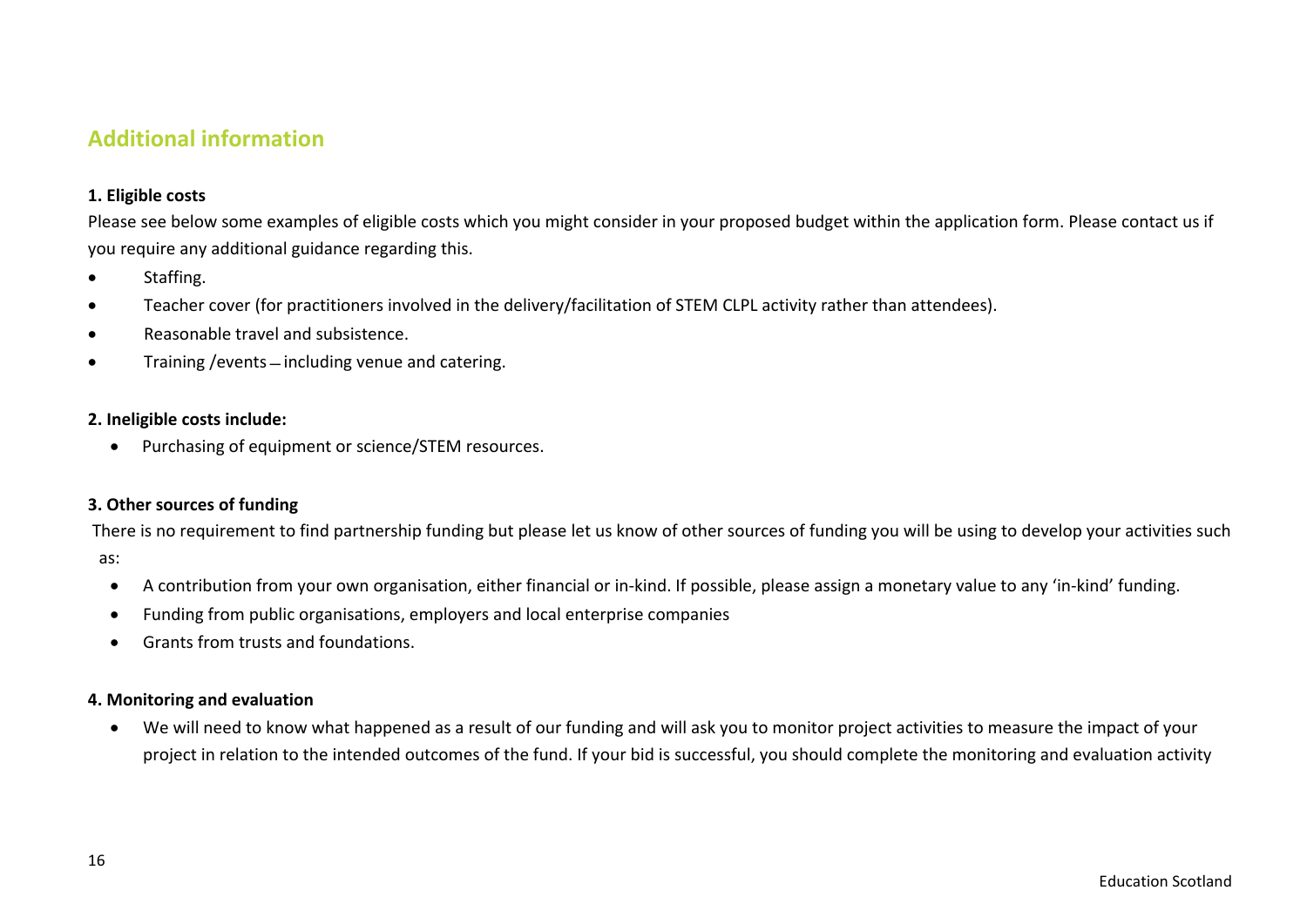that you outlined in your original application. This can include informal evaluation and surveys conducted within your setting, cluster or with partners and stakeholders.

- Please note that we will want to report on the outcomes from a national perspective and will send out a tracking template to capture the number of practitioners you have reached.
- $\bullet$  Education Scotland is currently preparing a tender to externally evaluate all activity and programmes being supported through the grants programme. Should you be successful in your grant application then we will also ask you to support this process in a proportionate and appropriate way, for example, by promoting surveys to your participants or engaging in focus groups discussions with evaluators. Further information on monitoring, evaluation and reporting requirements will be issued in due course.
- $\bullet$  One of Education Scotland's regional officers will contact you once your funds have been awarded. They will be available to discuss your progress and provide support, particularly prior to the submission of your interim report and your final report. The due dates for these will be given in your grant award letter.

### **5. Conditions of award**

- Your proposal should **respond directly to the intended aims and outcomes** of this fund as stated in this guidance document.
- $\bullet$ Applications can only be considered if they meet the funding criteria.
- $\bullet$ All professional learning is to be provided on a non‐commercial basis and must be available free of charge to participants.
- The intellectual property developed through your grant-funded programme will reside with the Crown and must continue to be made available free of charge to practitioners beyond the funding period.
- . Successful applicants should keep to the grant conditions shown in both our offer letter and any accompanying document. In particular:
	- o You should not make changes to the project without notifying us first
	- o You should carry out your project in line with the timescales given in your application and within the time limits shown in our offer letter. It is very important that you let us know about any delay or difficulties in keeping to the grant conditions so that we can advise and help you as necessary.
- The conditions of grant award will be included in full in the Grant Award letter issued to successful applicants. Please contact Education Scotland if you would like to request a copy of the grant conditions.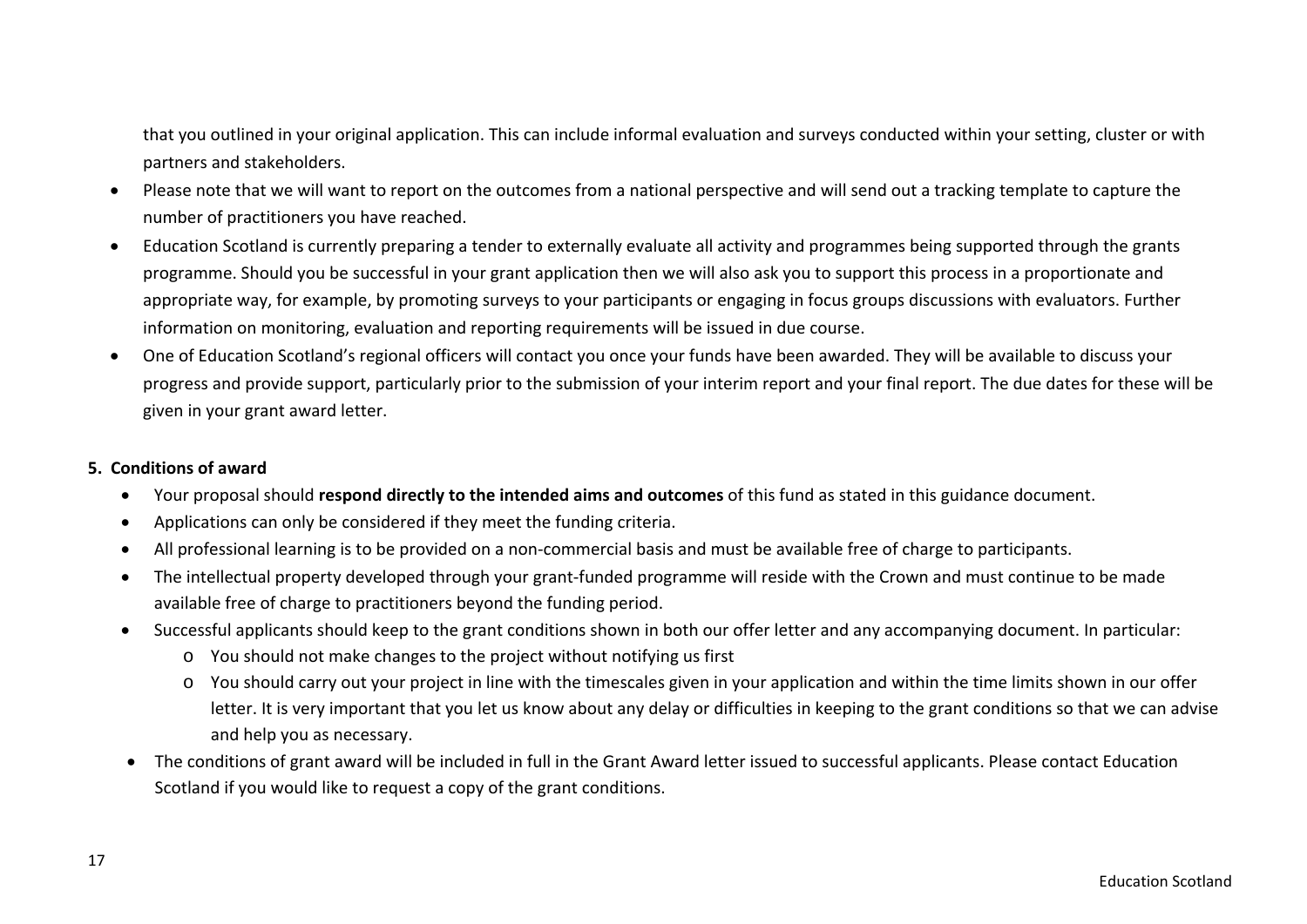#### **6. Additional important information**

Please note that Education Scotland may, by giving at least 7 days written notice, assign any of its rights and obligations under an award, either wholly or in part, to any other person.

#### **7. Publicity**

Information on funding awarded may be made public by Education Scotland. If you are successful in your funding bid then we will also ask you to include information of the grant fund in your promotional materials and through your events. This is to ensure practitioners and networks across Scotland are made fully aware of the funding that is being provided by Education Scotland and Scottish Government to support the STEM Education and Training Strategy and the Making Maths Count Report.

Images submitted in support of your application may be stored electronically by us. If we later seek to use these for publicity purposes, we will contact you in order to obtain permission to do so.

### **8. Openness and accountability**

Reports from information you supply within your application and from comments made on your application by external assessors and staff members will be held digitally. The information you supply will be made available to those evaluating your application. For the purposes of the Freedom of Information (Scotland) Act 2002 (FOISA) Education Scotland is obliged, as a Scottish public authority, to make your information (which will include your application) available by anyone making a Freedom of Information request. By submitting your application, you waive any right to raise any type of legal proceedings against Education Scotland as a consequence of, or in contemplation of, any disclosure of the contents of your application in response to an information request made under FOISA.

### **9. Information that we may release**

If your application is successful, we will release the following information from your funding application if we receive a FOI request:

- 8 Your name
- . The amount of funding requested
- $\bullet$ The summary description of your project.

Education Scotland